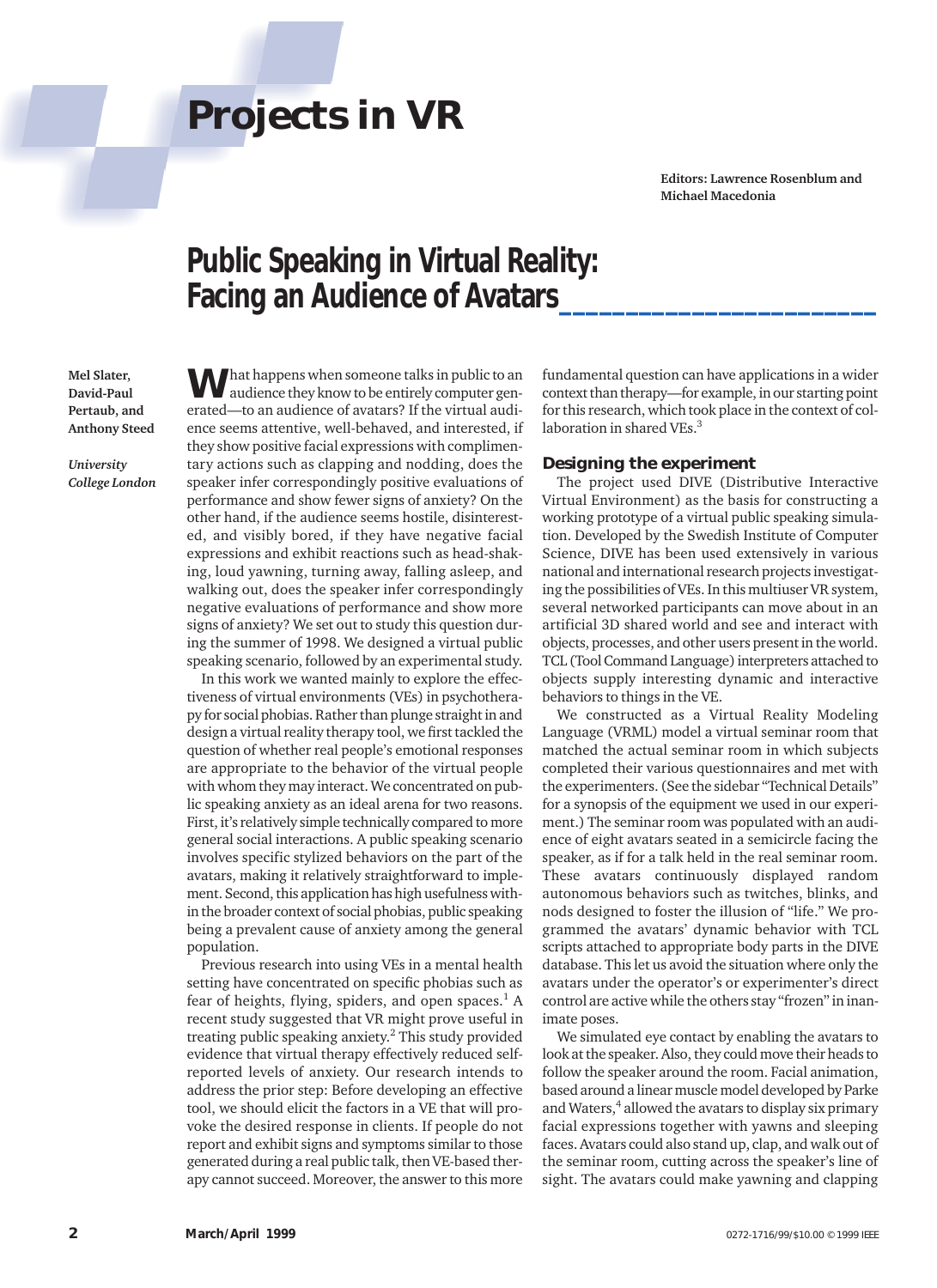sounds. The accompanying images (Figures 1 through 6) show some of the audience reactions.

An advertisement sent by e-mail to all postgraduate students at University College London invited them to participate in a study that would let them rehearse a short talk (five minutes) in front of a small audience in a safe setting—in VR. We paid five British pounds (about nine US dollars) per subject. Those who agreed to take part completed a questionnaire designed to assess their confidence as public speakers—the Personal Report of Confidence as a Speaker (PRCS). At the end of the study we had full data on 10 subjects. Four of the subjects had a score exceeding 10, which was the average for the

group as a whole. A score exceeding 18 indicates a fear of public speaking, so our group had relatively low levels of public speaking anxiety.

The experiment employed a twofactor repeat-measures design. The first factor was immersion, whether subjects gave their talk to the audience displayed on a monitor or "immersed" with a head-mounted display. Each subject repeated their talk three times. The first time they experienced either a very friendly or a very hostile audience reaction. For the second talk, subjects faced whichever audience they did not experience the first time. Whether the audience was "good" or "bad"

made up the second factor. The third time the audience always started off with hostile reactions, then switched into very positive reactions. We included this third time for ethical reasons and didn't use the associated data in the analysis.

For our experiments, we required the virtual audience to convincingly emote either a pure positive or pure negative response. Audience reactions consisted of stylized animation scripts for individual avatars intended to convey an unambiguous evaluative message. Sequences of these animations formed coherent narratives, identical for all subjects. We devised three such narratives, approximating positive, negative, and mixed audience responses.

We didn't want entirely to automate audience responses, as speakers would notice if the avatars responded at completely unsuitable points during their talk. We exploited DIVE's distributed capabilities to allow an unseen operator at a remote workstation to observe the environment as an invisible avatar in the seminar room. The operator could listen to the speech as it unfolded and trigger the next audience response in the current sequence at an appropriate moment. However, only the timing, not the order, of the next audience response was at the discretion of the operator. We did this to equalize the experience across subjects in the experiment.

When subjects arrived, an experimenter took them to the seminar room, explained the procedures to them, and asked them to supply a title for their talk. The experimenter then accompanied the subjects to a nearby VR



**1 A receptive "positive" audience greets the speaker with big smiles and lots of applause.**



**2 This intimidating "negative" audience greets the speaker at the beginning of a presentation.**







**3 They're listening—but not to the speaker. Members of the audience confer with one another.**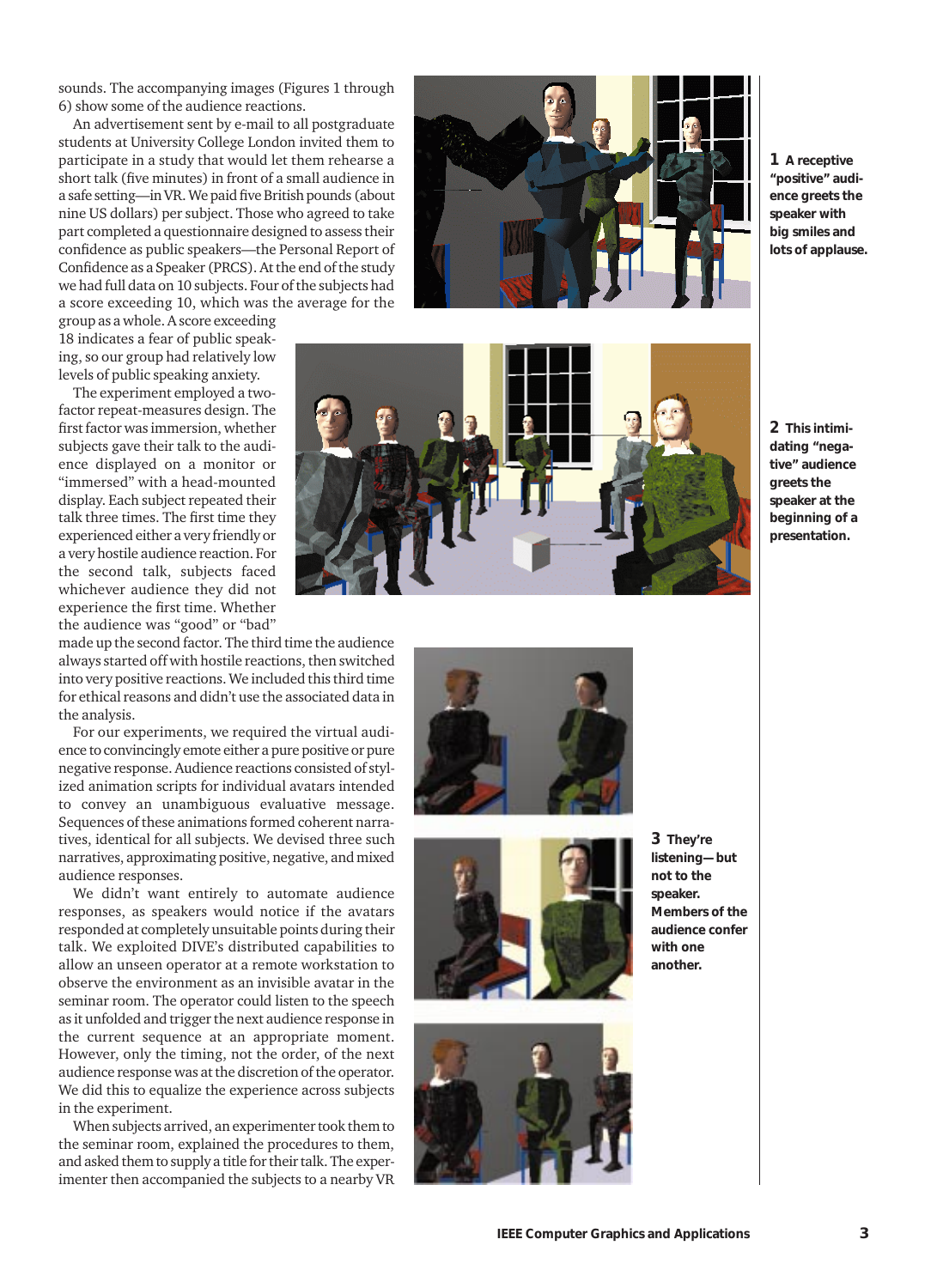**4 The man on the left is still listening. But his friend on the right has dozed off.**



of 100, where  $0 =$  completely dissatisfied with your performance and 100 = completely satisfied."

### *Explanatory variables*

In addition to the two main factors (immersion and audience response), we collected data on several potential explanatory variables, including the following.

Background: age and gender. All subjects were in their 20s or 30s, with only one woman among them.

**5 Avatars make faces—disgusted, happy, and sad.**



There were seven postgraduate students, one undergraduate, and two faculty members. None of the subjects came from a computer science discipline, and the experimenters knew none of them before the study.

Co-presence. This refers to the sense of being with the virtual audience compared to being with a real audience. Four questions, each on a scale of 1 to 7, elicited information on this response:

- In the last presentation, to what extent did you have a sense that there was an audience in front of you?
- To what extent did you have a sense of giving a talk to people?
- When you think back about your last experience, do you remember this as more like talking to a computer or communicating to an audience?
- To what extent were you aware of the audience in front of you?

Interestingly, we found no significant difference in copresence scores between the immersed and nonimmersed groups.

Perceived audience interest. Here we attempted to understand the subject's own impressions of audience behavior, which might not match the experimenters' intentions. The question "How would you characterize the interest of the audience in what you had to say?" was scored on a scale of 1 to 7, with higher values indicating higher interest.

Independently of order—whether the "good" or "bad" audience reactions came first—we found a significant difference in perceived audience interest for the two situations: a negative audience (mean 2.5 with standard deviation 1.5) versus a positive audience (mean 4.3 with standard deviation 2.0).

We saw little evidence of a "rehearsal effect," where people's rated performance increases with each successive talk. Although we observed an increase, it proved statistically insignificant. This "time" variable was not statistically significant in any analysis.

#### **Results**

This section outlines one of the most important results; a subsequent full paper will give further details.

We assessed the relationship between self-rating and the independent and explanatory variables using nor-

**6 A member of the audience walks in front of the speaker on his way out of the room.**



laboratory where they were to give their presentation. After each of their three talks, they were taken back to the original room and asked to complete a questionnaire, which related only to the immediately prior talk. They could, however, see and compare their current reactions with their own reactions to previous talks. After all three talks and questionnaires had been completed, subjects were asked to complete a final questionnaire about their confidence in social situations. A short debriefing session then followed, in which they were encouraged to expand on their responses in the questionnaire and discuss their experience of the virtual speaking environment.

#### *Response variable*

The main study included three response variables: self-rating of performance, reported physical symptoms of anxiety, and a standard fear of public speaking questionnaire administered after each talk. We only discuss the self-rating set of results here and note that the others are consistent with these. The self-rating question was, "How would you rate your own performance in the talk you have just given? Assign to yourself a score out